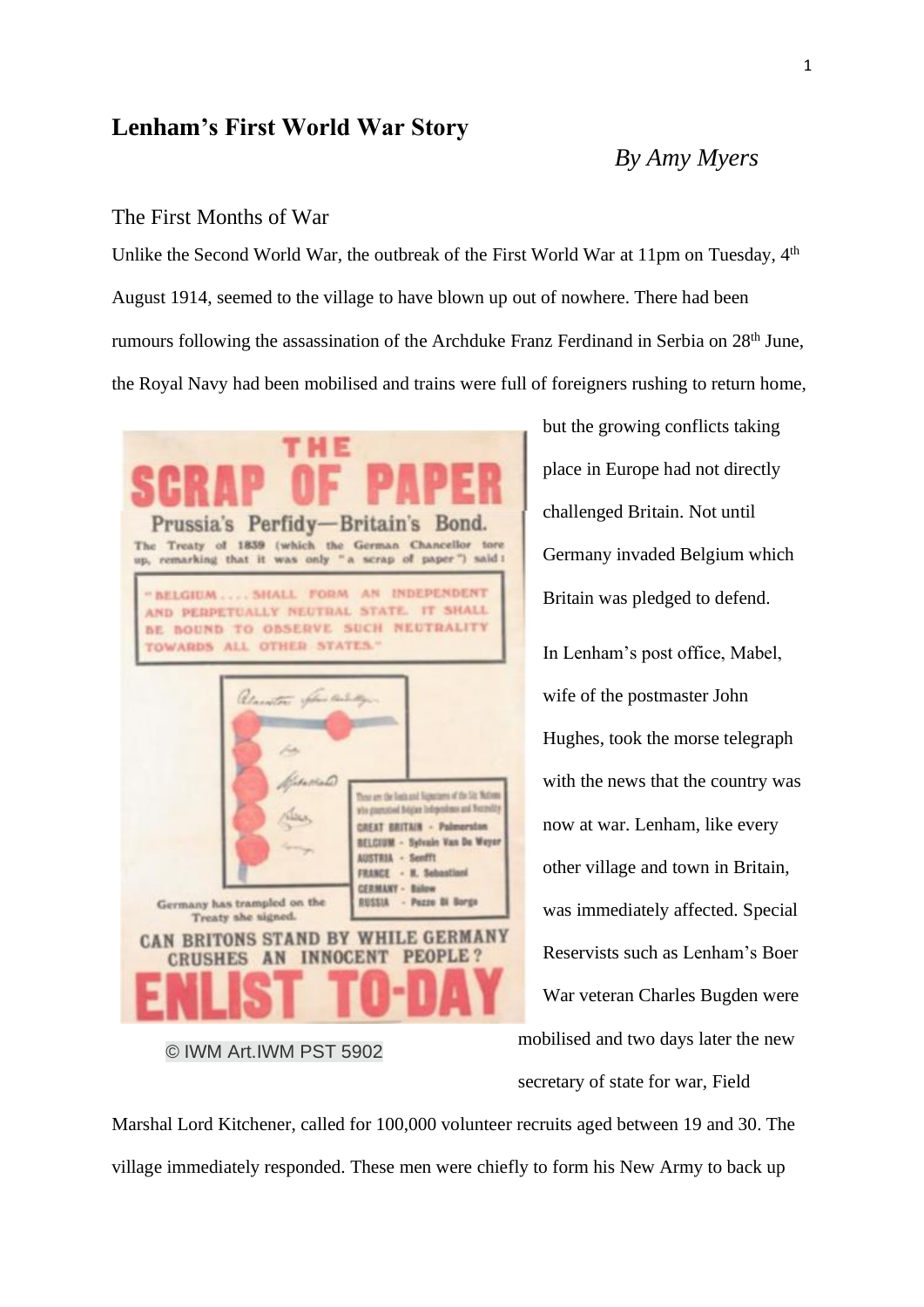the regular army; some of them, such as Lenham's Jacob Morgan who joined the Navy and found himself almost immediately in action.

Lord Kitchener's famous recruiting  $poster<sup>1</sup>$ 

with its pointing finger and caption 'Your Country Needs You' had its effect and in September the age limit was raised to 35, and many more men, such as Lenham ploughman Harry Amon, promptly signed up. Horseman and cowman Thomas Gilbert from Church Square was another Lenham man to join the forces.

Those over military age also clamoured to help the war effort. At first they were discouraged by Lord Kitchener, but by



the spring of 1915 the unofficial groups that had sprung up over the country were recognised as the Voluntary Training Corps. Exactly a year after the war after a mass meeting in Maidstone over 12,000 men from Kent joined it. By 1917 Lenham's James Troup Hatch of Grove House was lieutenant of a platoon in the 5<sup>th</sup> Volunteer Battalion, The Queen's Own Royal West Kent Regiment (later reorganised into the 2nd Volunteer Battalion).

The outbreak of war in August 1914 affected everyday life in Lenham in many other ways. The first visible sign of the effects of war in Europe was the arrival of Belgian refugees who had crossed the Channel and were being temporarily sheltered in Kent, with Lenham taking its share. The Village Institute, Stanfield House, where Lenham's doctor Dr Temperley Grey

<sup>1</sup> Thanks to https://commons.wikimedia.org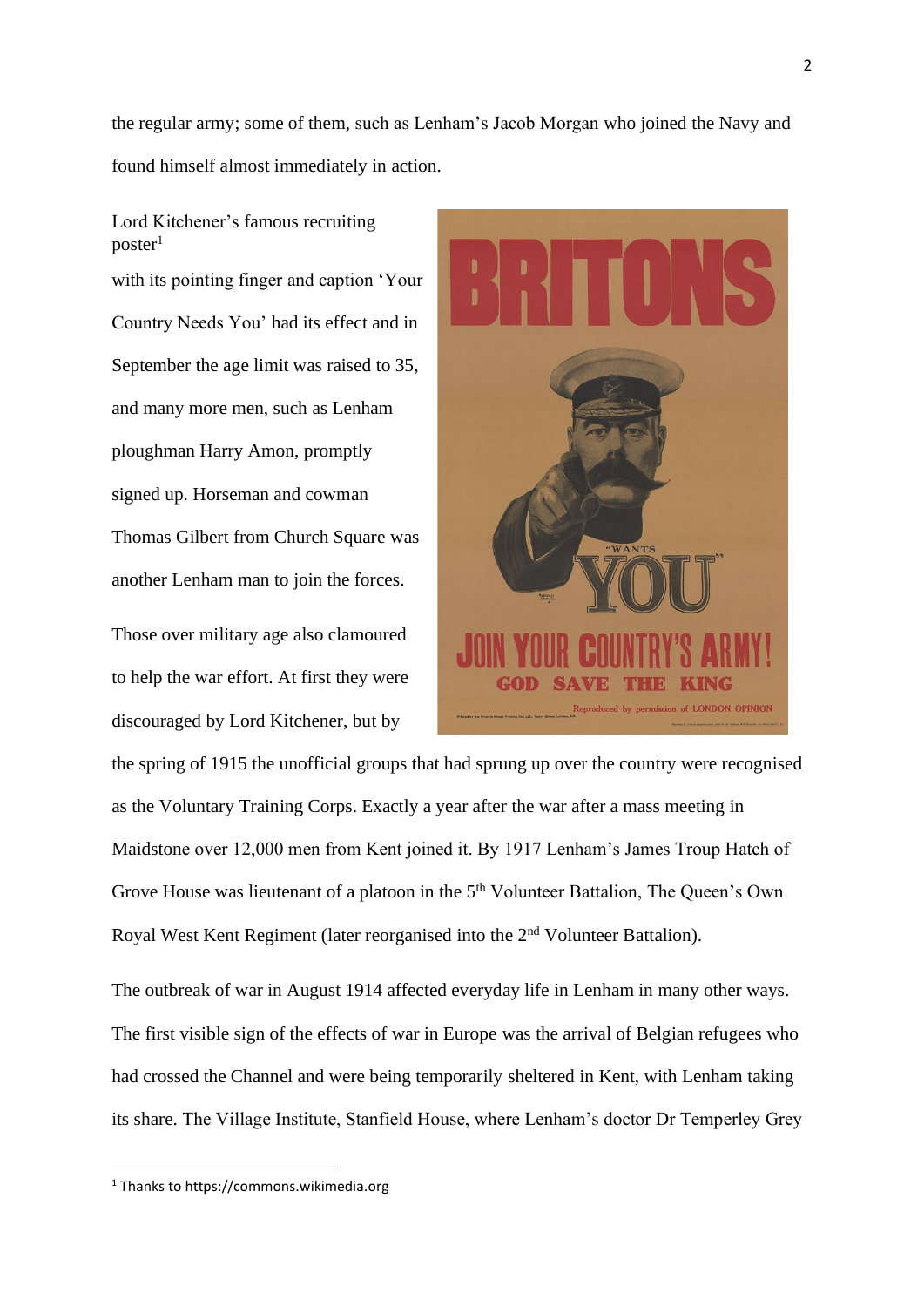lived (next to the Dog and Bear pub), and the Ancient Order of Foresters' hall (now Lenham Social Club) all opened their doors.

### **The Grim Reality**

By the end of the year it was clear that the men who departed so confident of their return for Christmas had been wrong. Instead Lenham had another taste of war when the first Zeppelin appeared in the Kentish skies. By 1917 an even bigger threat arrived with Gotha bombers targeting Kent.



As the fighting in northern France at Ypres and Loos took its toll in 1915, the grim reality of the war was all too obvious when the wounded returned to England for hospitalisation.

Dr Temperley Grey and his wife moved out of Stanfield House which became Kent VAD<sup>2</sup> Detachment 134 for the rest of the war with Dr Temperley Grey command.

From the beginning of the war

women had been anxious to play their part but the government turned down any plans for national women's organisations until two years later the tide of war changed their attitude.

<sup>3</sup>

<sup>2</sup> [more about VAD](mailto:https://vad.redcross.org.uk/~/media/BritishRedCross/Documents/Who%20we%20are/History%20and%20archives/Nursing%20during%20the%20First%20World%20War.pdf)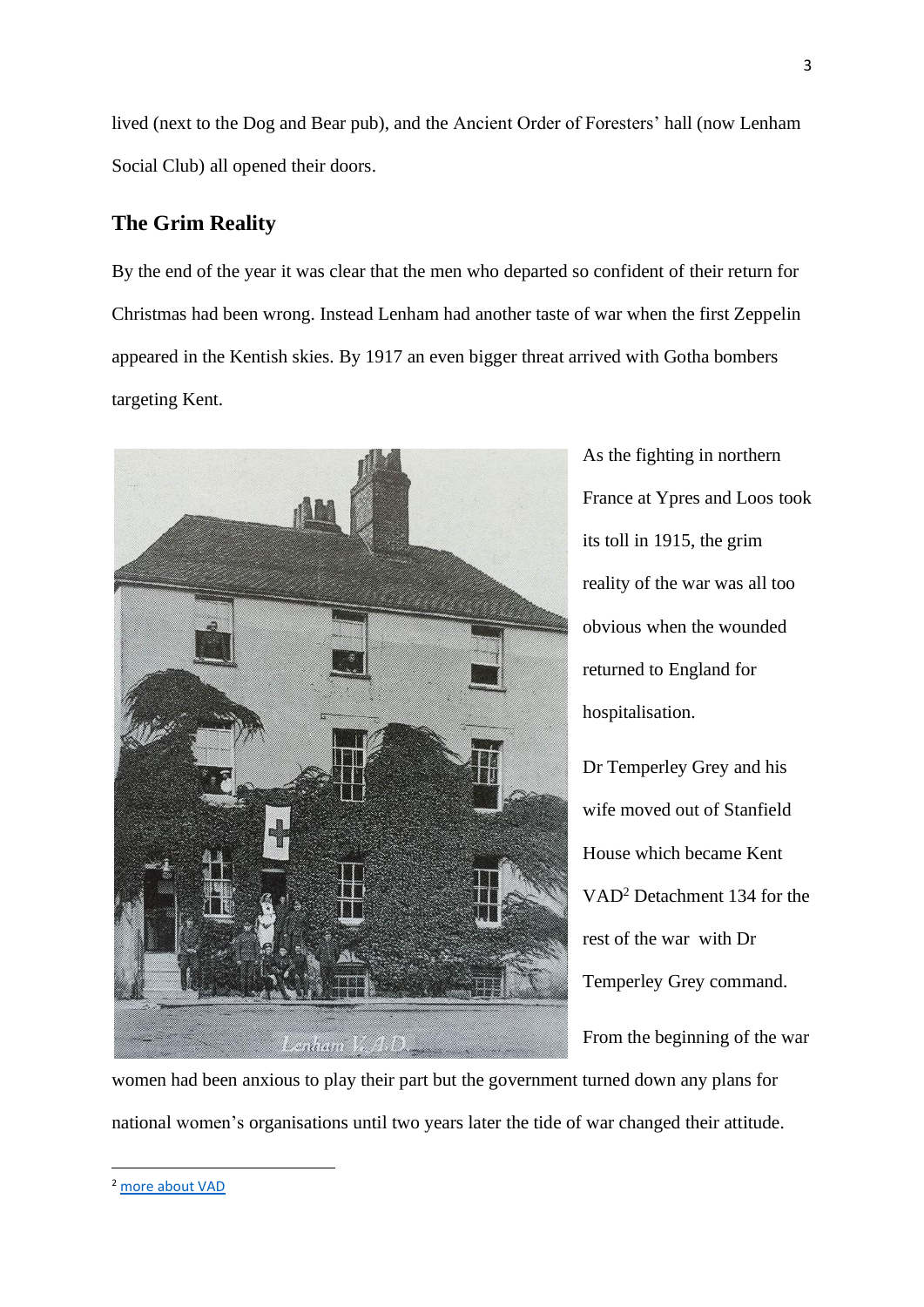Meanwhile Lenham women, as in the rest of Britain, rushed to train as nurses and take other local jobs. Several of the nurses served at Stanfield House, including Norah Maylam of the Clark Maylam family, Meg Woolley daughter of the barber Thomas Woolley who lived in Maidstone Road, and the new vicar's wife Mrs Etherington. Her husband, the Rev Francis Etheringon, served as a chaplain to the forces in Egypt.

On the downs, the newly built hospital tor tubercular patients was taken over by the Canadian Forces for their wounded soldiers, opening officially in 1917, under Lt Colonel W M Hart. At first it was for tubercular patients only but a month later it was redesignated as a Canadian Special Hospital. A Patients Comfort Fund was set up in Lenham for both Stanford House and the Canadian patients, and in May 1918 a concert was arranged for them. When well enough the patients from the Canadian hospital would come down to the village and Meg Woolley's niece Esme remembered as a child playing with them in the Square. One patient at Stanfield House was the badly wounded Fred Cox, who having been paralysed in the trenches of northern France in 1915 became a familiar sight in the village as he drove around in a carriage drawn by his beloved donkey Ginny. Sadly, he died of his wounds in 1921.

#### **No End in Sight**

The autumn of 1915 brought another ominous indication that this war was far from won. The volunteer method of recruitment for men of military age was proving insufficient with casualties mounting in France. As the government was reluctant to introduce conscription, the Derby Scheme was introduced in October, whereby men between 19 and 41 could attest their willingness to serve if called upon, with single men to be called up before those who were married. From Lenham, butcher George Post, shepherd Edward Fisher, farm labourers George Bugden and John Morgan were amongst those who signed up, but such was the overall shortage of men that the Scheme proved insufficient and in the late spring general conscription was introduced.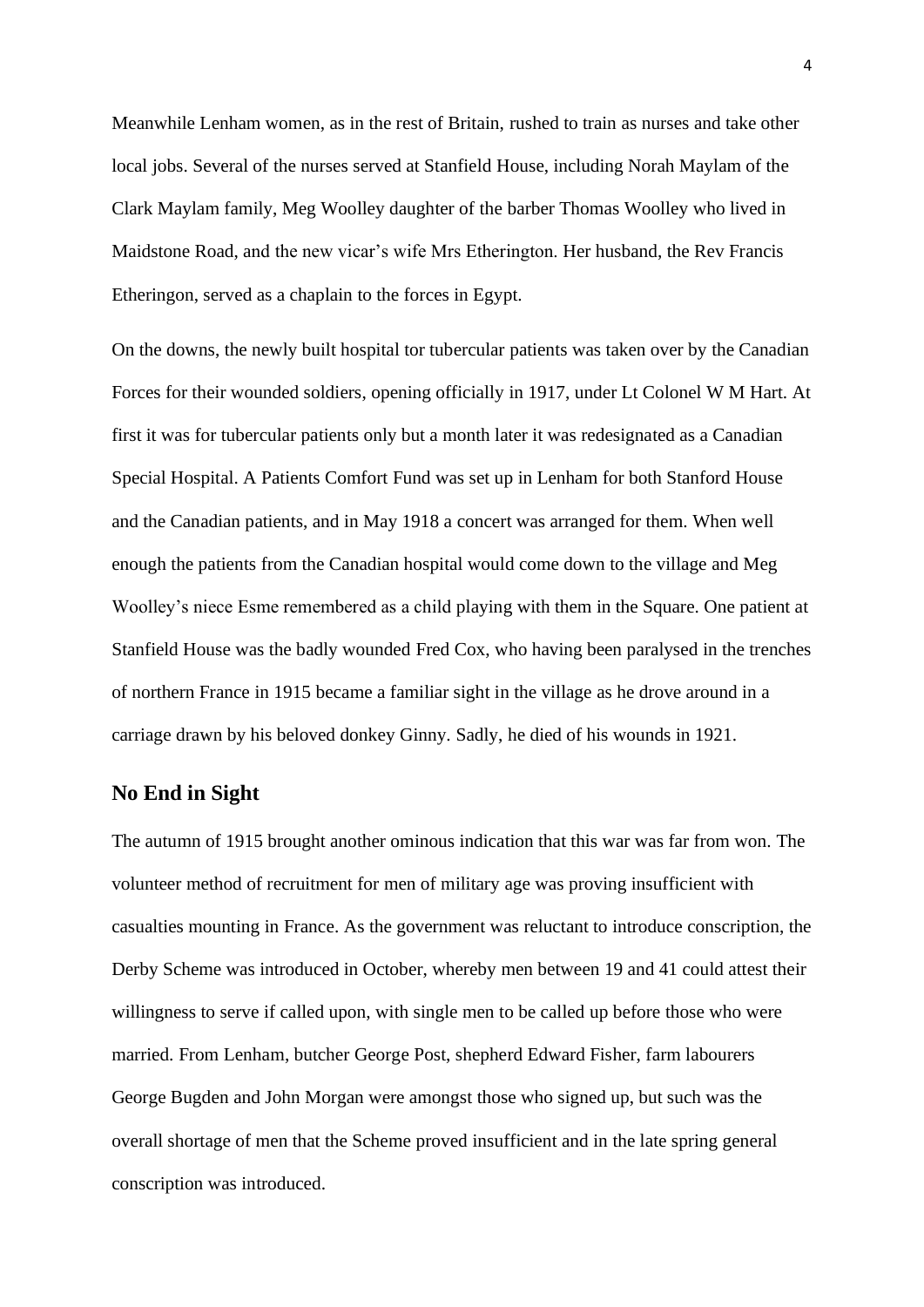By 1917 the government at last realised the contribution that women could make and soon women were serving in the Women's Army Auxiliary Corps and the Women's Land Army to replace men for service overseas. Food shortages brought national rationing in during 1918.

To ease the demands and tragedies of war, concerts and dances took place in the Village Institute, and in the final year of the war, Lenham held a Gala Day on  $7<sup>th</sup>$  August, when both hospitals attended an Athletic Fete for the Canadian soldiers. There was a baseball match between the Lenham Canadian Athletic Association team and one from the Ashford Canadian Ordnance Corps. Come September and there was a concert in the village for the VAD hospital patients, and on Bonfire Night, one for the patients in the hospital.

### *The Reckoning*

Although the war was almost at an end, another enemy then entered the scene: the Spanish flu which raged until 1920, killing an estimated 50 million people worldwide, and affecting both Stanfield House and the Canadian hospital.

Two hundred and sixty men had left Lenham to serve in the forces. This figure was provided by James Troup Hatch, who founded the present Hatch Charity in 1913, and who was determined that those who had served their country should be remembered. Accordingly, he pinned a list on the church door on which everyone could add any names that should be on it. Over the years the list lay hidden in a trunkful of papers but it was discovered in time to hold a day of remembrance on the 100<sup>th</sup> anniversary of the outbreak of war.

However the names of the fallen based on that list do not tally exactly with those on the memorial stone now outside St Mary's Church, which records 42 deaths for the First World War. There are many reasons for the discrepancy in the figures: some families could have moved away after the war, some living on the parish boundaries might not have attended St